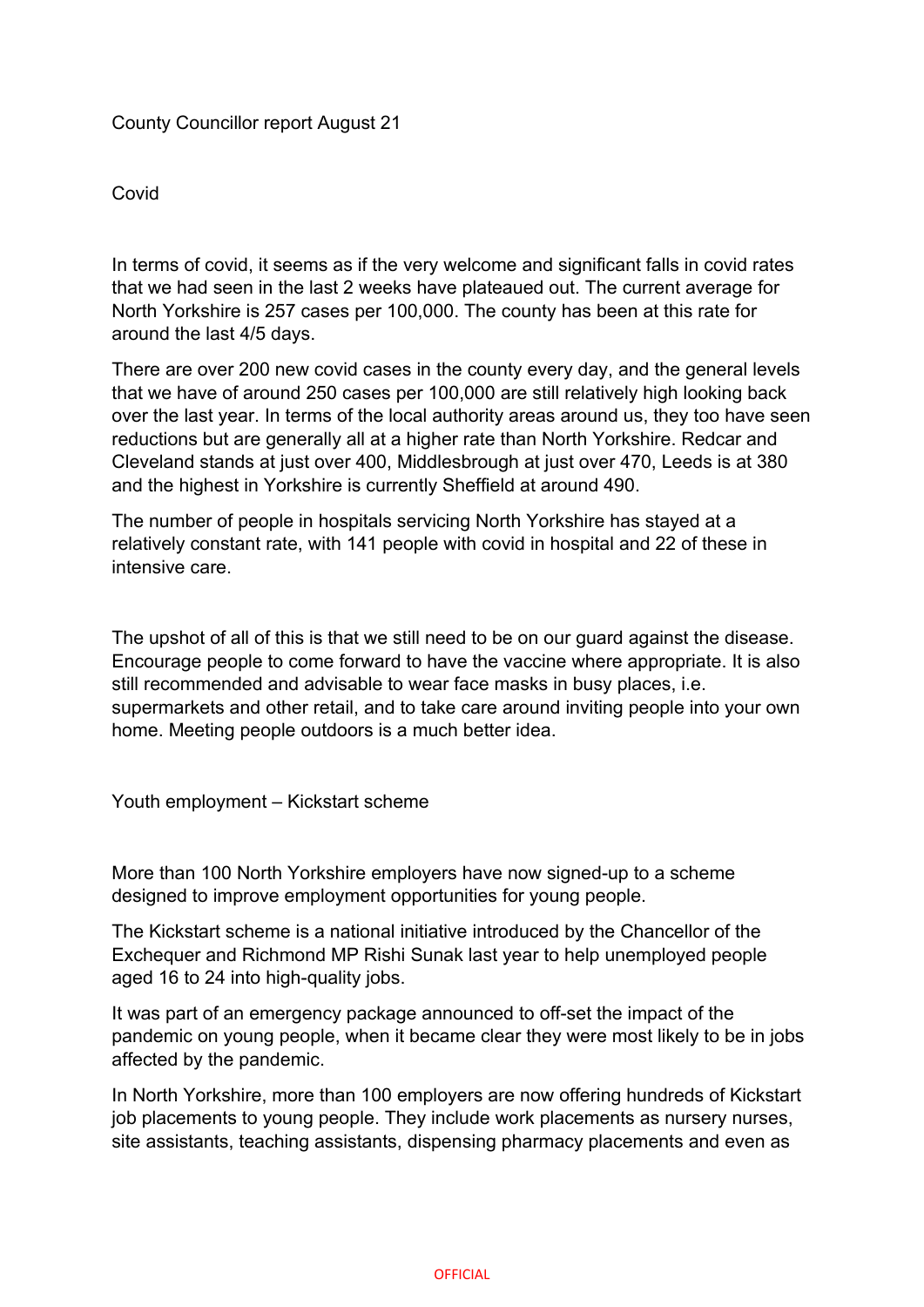heritage maintenance workers, restoring and transforming local historic sites for community benefit.

Under the scheme, the Government pays the national minimum wage, national insurance and pension contributions for 25 hours a week during the six-month work placement and employers can top up the wage, if they wish.

North Yorkshire County Council has acted as a gateway organisation, allowing employers to apply and access the Kickstart scheme through the council and putting in place employability support for small businesses and charities.

The County Council has appointed 83 Kickstart candidates in this way, directly employing 28.

<http://www.nyresourcing.co.uk/northyorkshirekickstart/>

Local Government Reorganisation

As has been widely publicised, the decision has fallen in favour of the single unitary authority covering the current NYCC footprint. This will bring together the functions of the 7 district councils and the County council in to one organisation.

The work to complete this will start with immediate effect as the schedule below lays out.

## Stages - detail

- 1. Decision Made (Jul 21) immediate communications
- 2. Decision to SCO (Jul 21 Jan/Feb 22) informal stage, working with Districts, negotiate final SCO and final wards for unitary elections
- 3. SCO to Elections (Feb 22 May 22) formal structures in place Implementation Executive and Implementation Team, prepare elections, put in arrangements to run the County Council for a year and implement the changes for April 23
- 4. Elections to Vesting Day (May 22 Apr 23) new council members elected and Executive in place, new constitution, recruitment of top tier officers, transition to new council, locality arrangements
- 5. Year 1 and beyond (Apr 23 onwards) further transition & transformation, Boundary Commission review

OFFICIAL

### \*SCO – Structural Change Order